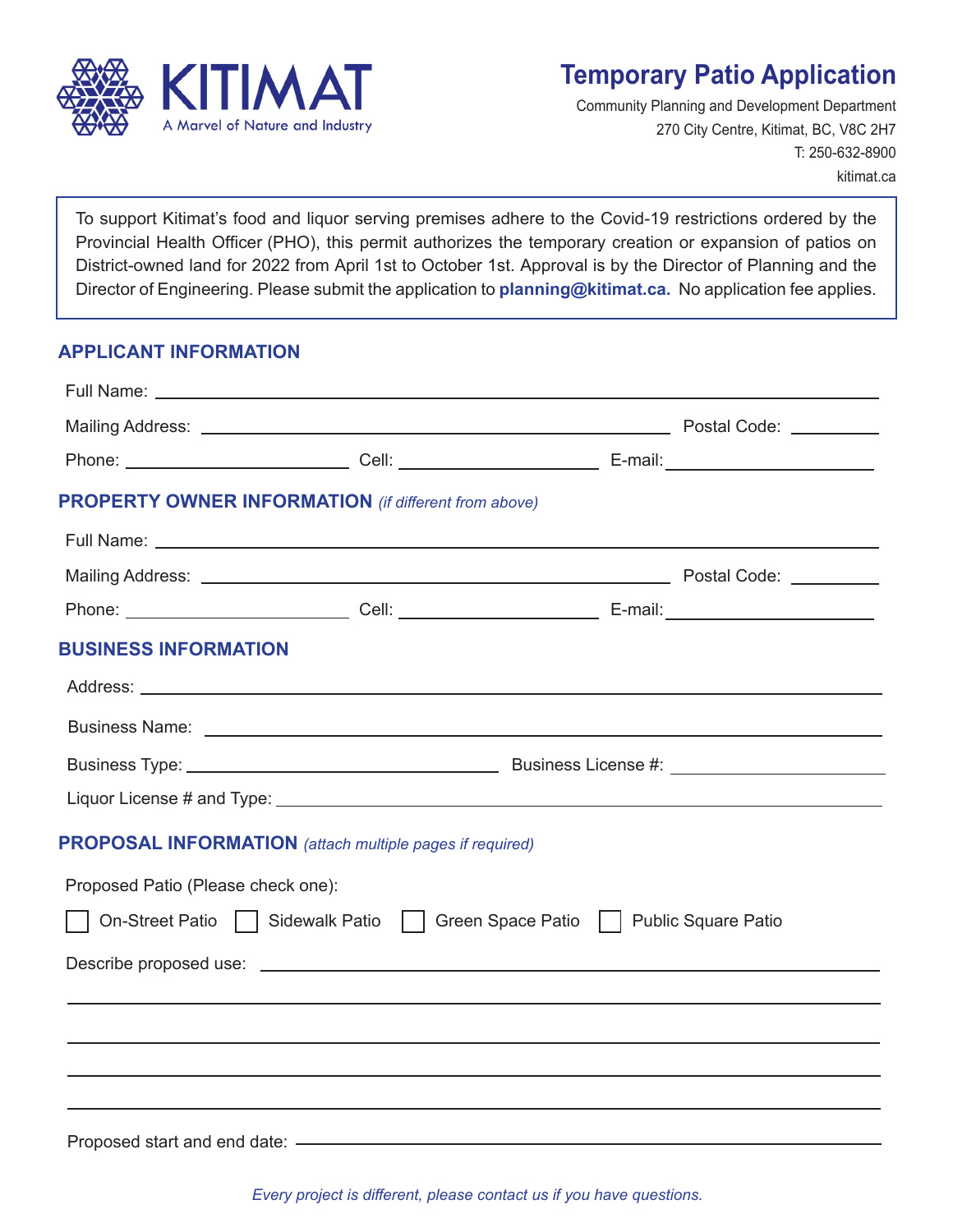

# **Temporary Patio Application**

Community Planning and Development Department 270 City Centre, Kitimat, BC, V8C 2H7 T: 250-632-8900 kitimat.ca

#### **APPLICATION ACKNOWLEDGMENT**

Personal Information provided on this form is collected under the authority of Section 26(c) of the Freedom of Information and Protection of Privacy Act and will be used only for purposes related to your application. Your name will be treated as public information. Home address and telephone number will not be released except in accordance with the Freedom of Information and Protection of Privacy Act.

I accept responsibility for delay caused by incorrect or insufficient submission materials. Processing begins only when an application is certified as complete. To be considered complete, the application must include this completed form, and documents and/or drawings as required.

|                                                |  | Signature | Date |
|------------------------------------------------|--|-----------|------|
| Applicant or Authorized Representative (Print) |  |           |      |

### **AUTHORIZATION OF APPLICANT**

By signing this application I authorize the above applicant to apply for this permit, receive and submit information regarding this property and this application, and otherwise act on behalf of the property owner regarding this application

Property Owner's Name (Print) Signature Signature Date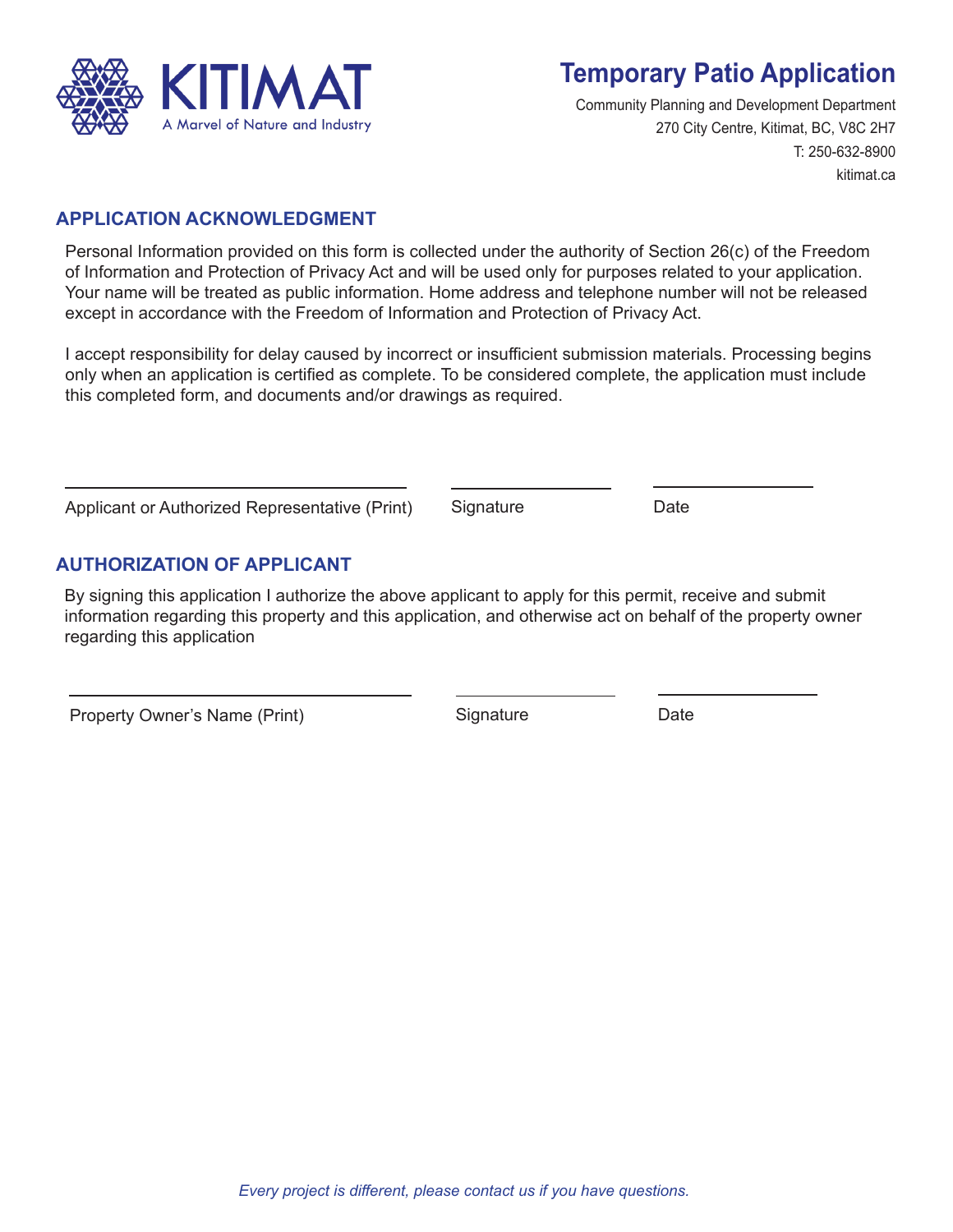

#### **APPLICATION CHECKLIST**

This checklist must be followed and submitted with your application form. If the application is incomplete it will affect the processing time of the pending application. Please complete the application by initialing in the box under "Copies Attached" to verify completion of each submittal requirement. District staff will review the checklist and application package. Only complete applications will be accepted and assigned for review.

#### **FORMS AND FEES**

| <b>Document</b>                               | <b>Details</b>                                                                                             | <b>Notes</b> | <b>Copies</b><br><b>Attached</b> | <b>Accepted</b><br>(staff) |
|-----------------------------------------------|------------------------------------------------------------------------------------------------------------|--------------|----------------------------------|----------------------------|
| <b>Application Form</b>                       | Completed and signed at time of<br>submission.                                                             |              |                                  |                            |
| <b>Application Fee</b>                        | Paid and receipt provided. *Council<br>has waived the required fee for 2022.                               | N/A          | N/A                              | N/A                        |
| Copy of Liability<br>Insurance                | \$3,000,000 liability insurance, naming<br>the District of Kitimat as additionally<br>insured is required. |              |                                  |                            |
| <b>Public Access</b><br><b>Agreement Form</b> | Agreed to and signed at the time of<br>submission.                                                         |              |                                  |                            |

### **DRAWINGS AND DOCUMENTS REQUIRED**

| <b>Document</b>                         | <b>Details</b>                                                                                                                                                                                                                                                                                                                                                                                                                                                                                                                                                                           | <b>Notes</b> | <b>Copies</b><br><b>Attached</b> | <b>Accepted</b><br>(staff) |
|-----------------------------------------|------------------------------------------------------------------------------------------------------------------------------------------------------------------------------------------------------------------------------------------------------------------------------------------------------------------------------------------------------------------------------------------------------------------------------------------------------------------------------------------------------------------------------------------------------------------------------------------|--------------|----------------------------------|----------------------------|
| Site Plan (digital<br>or hand sketched) | Overview of property and where<br>$\bullet$<br>the patio space is proposed (with<br>dimensions).<br>Identify patio entrance location(s)<br>and patron queuing location (with<br>dimensions).<br>Provide a description of furnishings<br>and a rough detail of any proposed<br>patio enclosure (design / material).<br>Identify the locations of any nearby<br>District services (i.e. fire hydrants,<br>storm drains, street lights, etc.)<br>Identify the locations of any nearby<br>transportation infrastructure (i.e. bus<br>stops, parking stalls, drive aisles,<br>traffic signs). |              |                                  |                            |

*Every project is different, please contact us if you have questions.*